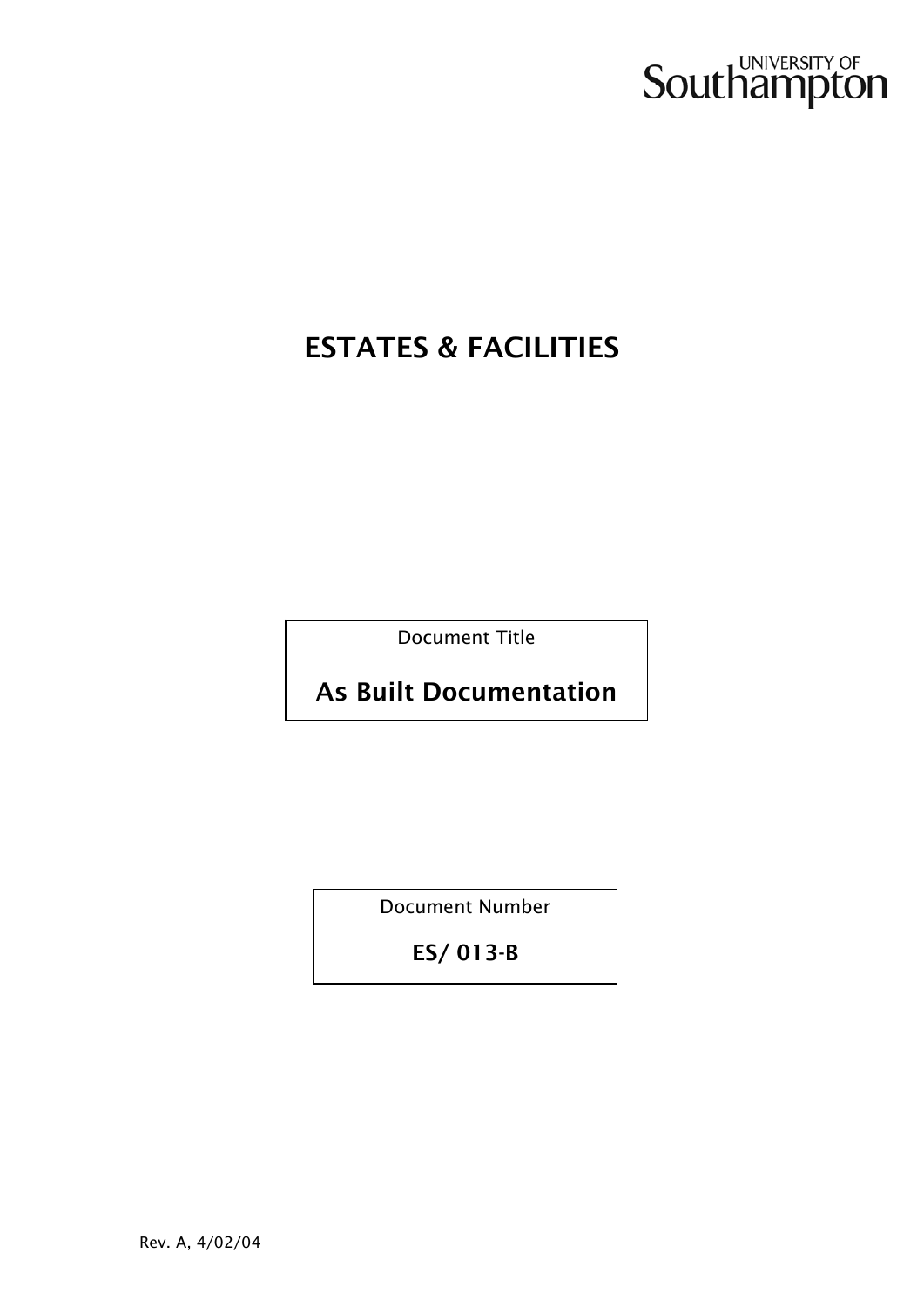## **Revision Index.**

|          | Date of  |            |                |
|----------|----------|------------|----------------|
| Revision | Revision | Revised by | Revision made  |
| A        | 25/11/05 | <b>AKM</b> | For Review     |
| B        | 2/2/06   | <b>AKM</b> | Issued for use |
|          |          |            |                |
|          |          |            |                |
|          |          |            |                |
|          |          |            |                |
|          |          |            |                |
|          |          |            |                |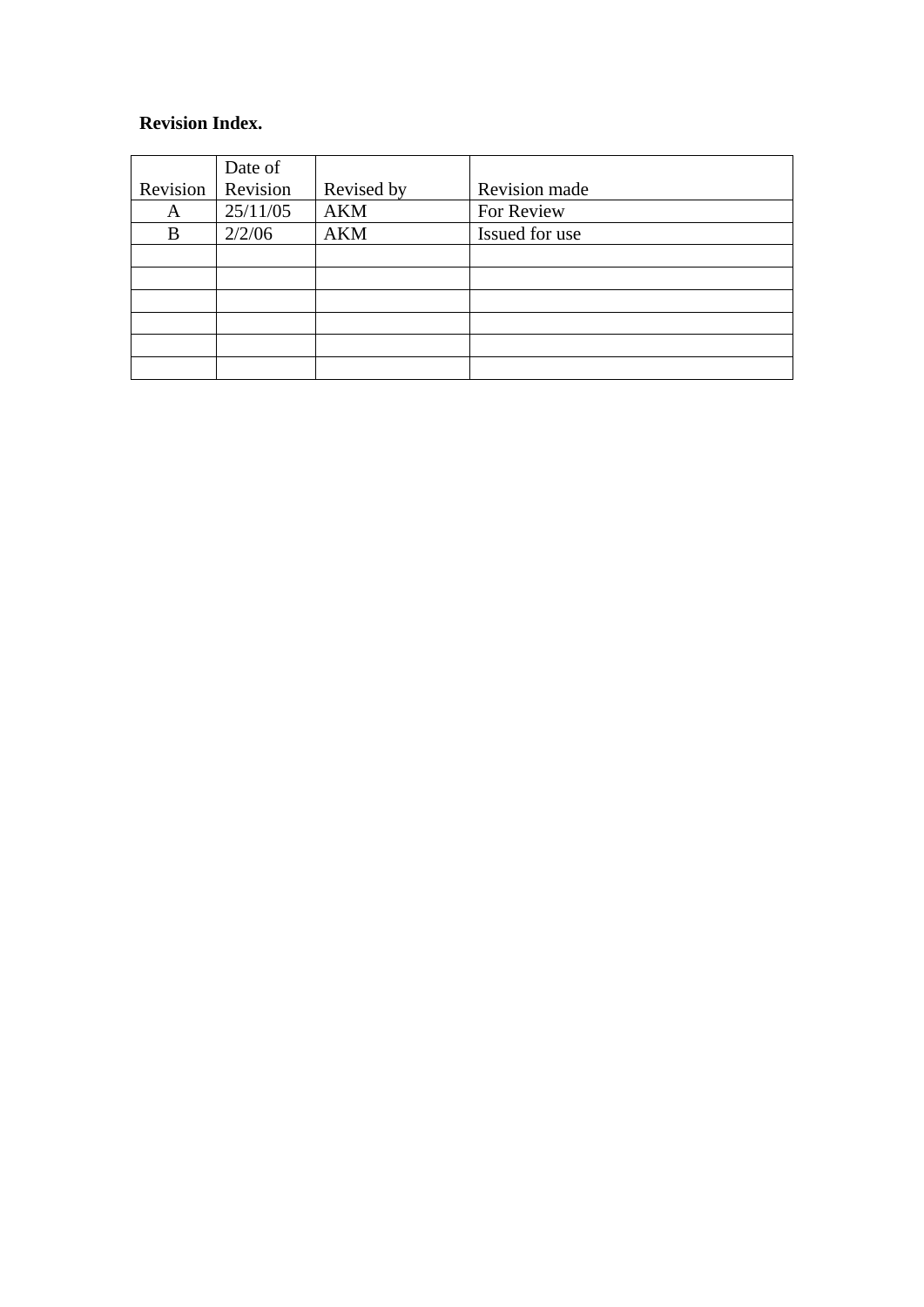#### **1.0 INTRODUCTION**

'As Built Documentation' is a fundamental part of the Works Contract, without these documents the Contract will not be deemed as complete. The amount of monies contained within the tender submission shall not limit the University of Southampton retention should the Contractor fail to provide the 'As Built Documentation' in the manner required.

An advance copy of the 'As Built Documentation' shall be submitted to the Engineer at least 2 weeks prior to the proposed completion of the works.

The Engineer will appraise the submission and return the copy to the Contractor together with any comments. The Contractor shall ensure that the comments submitted by the Engineer are incorporated into the final 'As Built Documentation'.

The Contractor shall supply, upon completion of the works, 2 sets of As Built Documentation within individual loose leaf ring binders, detailing the following:

#### **2.0 EXTERNAL OF THE BINDER**

The front of the binder shall be titled to reflect:-

| The client               |                           | Primary title   |
|--------------------------|---------------------------|-----------------|
| The project title        |                           | Primary title   |
| The project order number |                           | Secondary title |
| The Contractor -         | Including the address and | Secondary title |
|                          | telephone number          |                 |
| The date of the document |                           | Secondary title |

The spine of the binder shall be titled to reflect:-

The project title The date of the document

#### **3.0 BINDER CONTENTS**

The internal of the binder shall contain a front sheet, which is a copy of the binder front.

Followed by an index sheet detailing the various sections and their contents.

The remainder of the binder shall be divide into sections;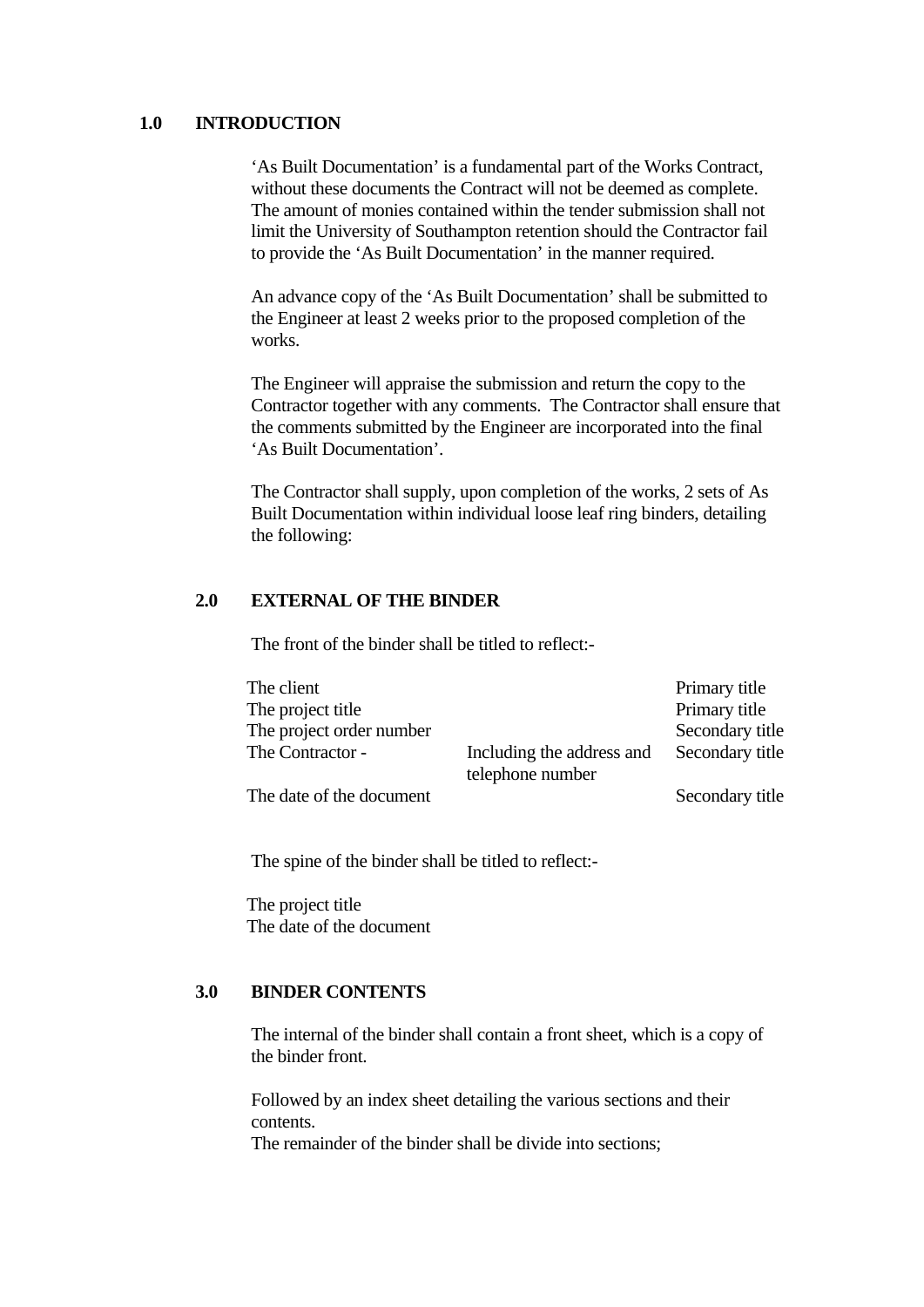#### **3.1 Section 1**

Detail all parties to the project;

**3.1.1 The Client** - including the Engineer responsible for the project, Address Telephone numbers E-mail Address Fax numbers University of Southampton order number Project start and finish dates

# **3.1.2** The Contractor - including the Senior Member of staff

responsible for the project, Address Telephone numbers E-mail Address Fax numbers Contractors project / job number Emergency Telephone Number ,24 hour, for the Duration of the Defects Liability period.

# **3.1.3 The Sub-Contractors** - including the Senior Member of staff

responsible for the project, Address Telephone numbers

E-mail Address Fax numbers Contractors project / job number Emergency Telephone Number ,24 hour, for the Duration of the Defects Liability period.

## **3.2 Section 2**

Brief description of the project, the use of all or part of the 'Particular Specification' shall only be included if relevant.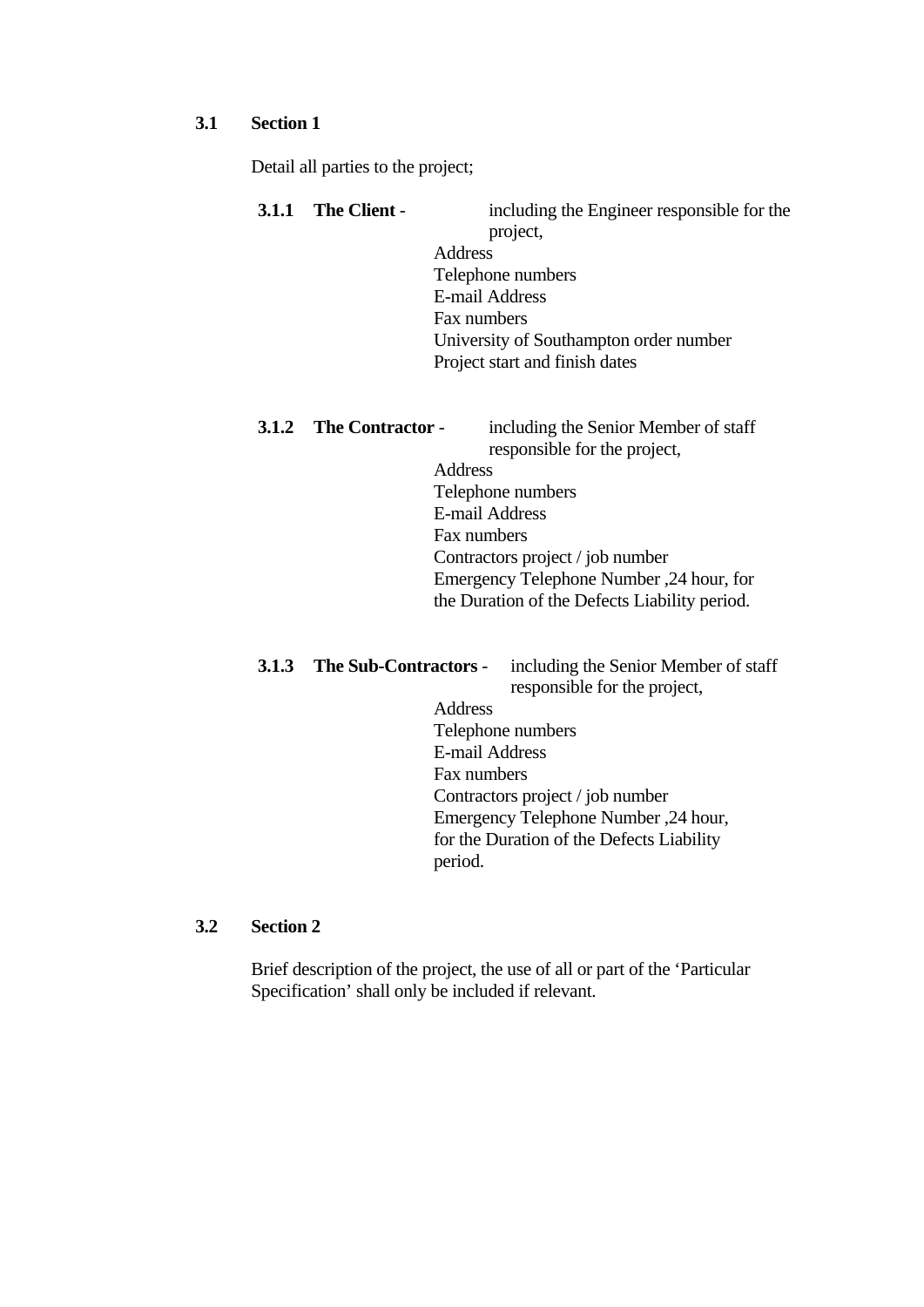### **3.3 Section 3**

Maintenance Instructions and Schedules

This section shall contain maintenance schedules indicating;

- a. Recommended Periods Between Testing, Servicing and Inspection for all Systems and Equipment based upon a 5 year period.
- b. Spares requirements for the Installation and Equipment based upon a 5 year period
- c. Reference shall be included to relevant British Standards, Codes of Practice and Manufacturers requirements.

Included in this section shall be a brief description of operation and maintenance procedures for;

| i.   | <b>Fire Alarm Systems</b>                         | vii             | Ventilation systems, including<br>Controls    |
|------|---------------------------------------------------|-----------------|-----------------------------------------------|
| ii.  | Security Systems, including<br><b>Card Access</b> | viii            | Comfort cooling, including<br>Controls        |
| iii. | Lighting Systems, including<br>Controls           | $\overline{1}X$ | Process chilled water systems<br>and controls |
| iv.  | Heating Systems, including<br>Controls            | X               | Compressed air systems                        |
| V.   | Power Systems, including<br>Controls              | xi              | Soil and drainage                             |
| vi.  | any miscellaneous systems and xii<br>equipment.   |                 |                                               |

## **3.4 Section 4**

Equipment details;

The section shall start with a schedule of all M & E equipment used on the project sub-divided into;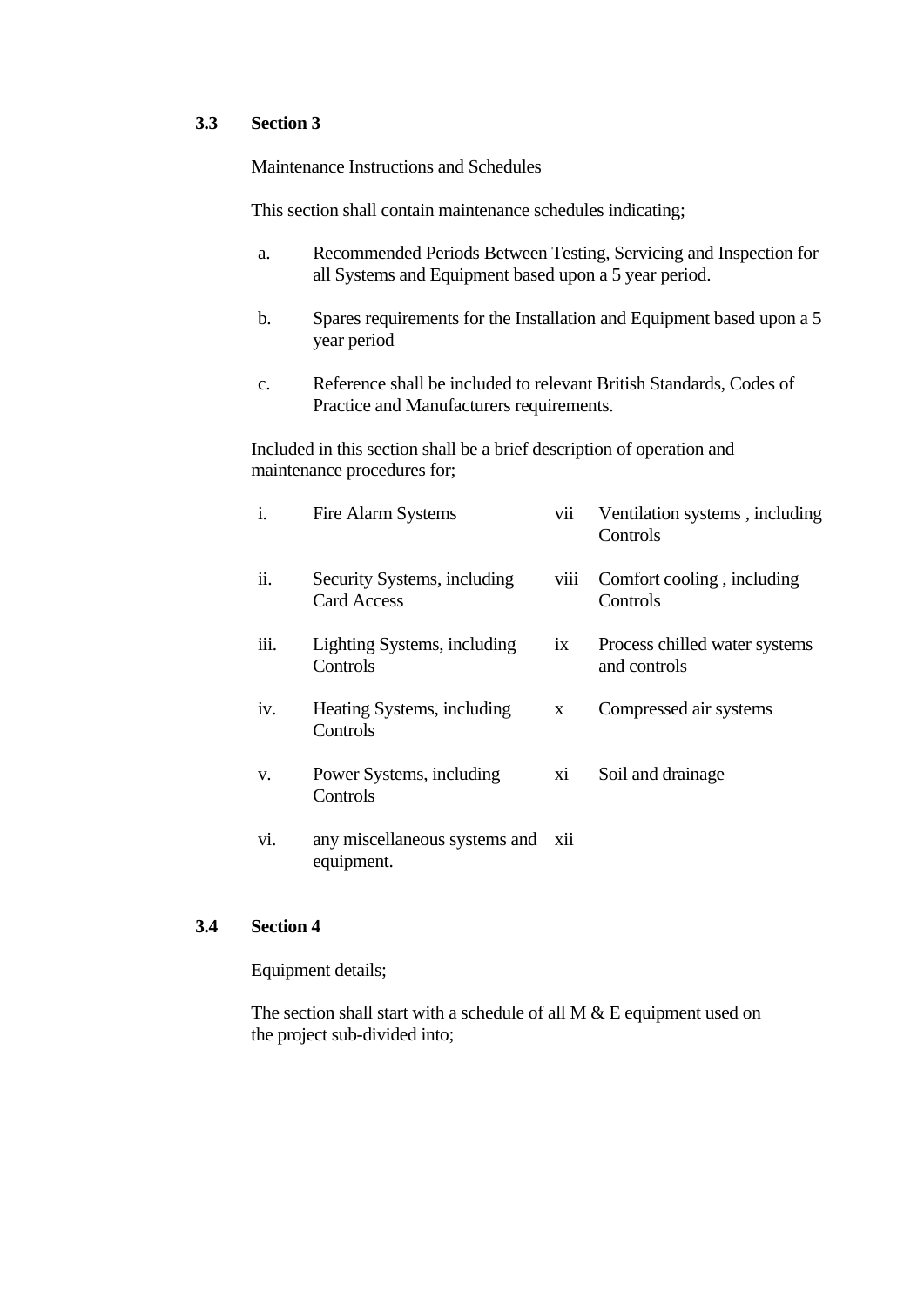| a.             | Switchgear                     | 1            | <b>Boilers</b>       |
|----------------|--------------------------------|--------------|----------------------|
|                |                                |              |                      |
| $\mathbf{b}$ . | <b>Sub Distribution Boards</b> | m            | Supply & Extract AHU |
|                |                                |              |                      |
| c.             | <b>Power Systems</b>           | n            | <b>Chillers</b>      |
|                |                                |              |                      |
| d.             | Luminaires                     | $\mathbf{O}$ | Noise attenuation    |
|                |                                |              |                      |
| e.             | <b>Electrical Accessories</b>  | p            | Valve/strainers etc  |
|                |                                |              |                      |
| f.             | Data Equipment and             | $\mathbf q$  | Filters              |
|                | Accessories                    |              |                      |
| g.             | Cables / Wiring                | r            | Lagging              |
|                |                                |              |                      |
| h.             | Fire Alarm Equipment           | S            | Pumps                |
|                |                                |              |                      |
| j.             | <b>Security Equipment</b>      | t            | Filters              |
|                |                                |              |                      |
| k.             | Miscellaneous Electrical       | u            | Pipes                |
|                | Equipment                      |              |                      |

The remainder of this section shall contain manufactures data sheets / catalogue extracts for the items as contained and in the order of the schedule.

Where a manufactures sheet contain more that one component the Contractor shall ensure that the individual item(s) are clearly indicated on the sheet.

Manufacturers warranty details, i.e. duration and any conditions applicable.

## **3.5 Section 5**

Project drawings;

The hard copies of the drawings shall be submitted within individual plastic pocket style inserted within the ring binders.

Drawings shall be ordered as follows;

## **Electrical**

- a. Single Line Diagram of Primary / Secondary Distribution
- b. Power Layouts of each level / area
- c. Lighting Layouts of each level / area
- d. Data / Telecommunications / Security Layouts of each level
- e. Fire Alarm Layouts of each level
- f. Miscellaneous Electrical Equipment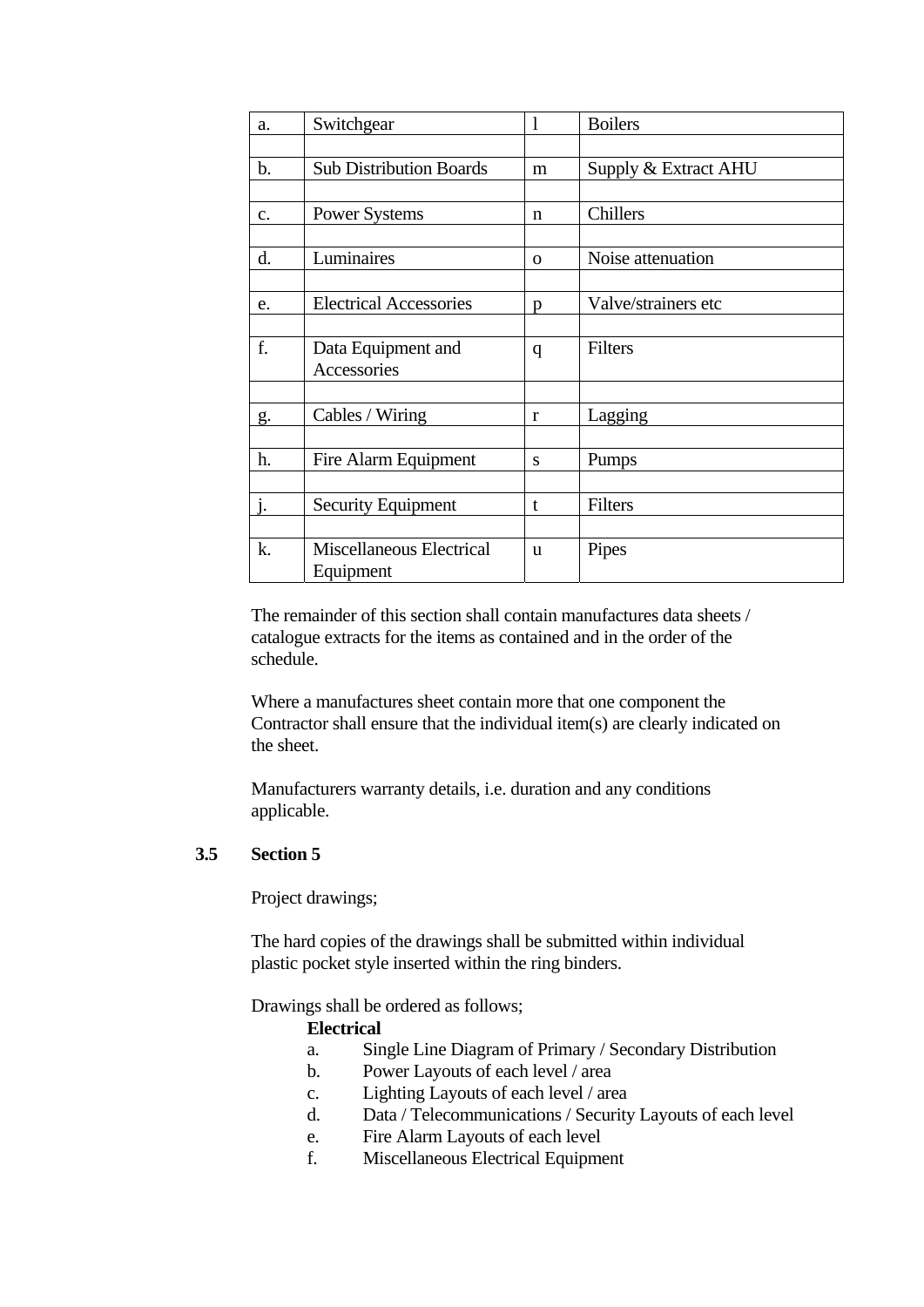Mechanical

- g. Duct layouts
- h. Pipe layouts including HWS & CWS
- i. Schematic layouts
- j. Drainage
- k. Miscellaneous equipment

Drawings Scale (1:1) of the installation and arrangements on re-writable CD ROM or 3.5 inch disc, created using AutoCAD Lt2000, or AutoCAD release 2000, later versions of AutoCAD may be used with prior agreement with the Engineer. The disc(s) shall be installed within a purpose made ring binder disc pocket.

Drawings shall be saved as **unlocked .dwg** (suitable for incorporation into the Universities system for future editing)

**NOTE** 'xref' drawings shall not be submitted.

Ensure that all drawings are 'purged' before compression, zipping or sending.

## **3.6 Section 6**

The hard copies of the Test and Completion Certificates plus Commissioning Schedules shall be submitted within individual plastic pocket style inserts within the ring binders.

Original copies of all test certificates -

| $\overline{i}$ . | <b>Electrical Test Certificates</b>                            | vi.         | <b>Emergency Lighting Test</b><br>Certificates                                                     |
|------------------|----------------------------------------------------------------|-------------|----------------------------------------------------------------------------------------------------|
|                  |                                                                |             |                                                                                                    |
| ii.              | <b>Electrical Completion Certificates</b>                      | vii.        | <b>Emergency Lighting Completion</b><br>Certificate                                                |
|                  |                                                                |             |                                                                                                    |
| iii.             | Fire Alarm Test Certificates,<br>including Audibility Schedule | viii.       | Data / Telecommunication Test<br><b>Schedules</b>                                                  |
|                  |                                                                |             |                                                                                                    |
| iv.              | Fire Alarm Cabling Test Result<br>Schedule                     | ix.         | Data / Telecommunication<br><b>Completion Certificate</b>                                          |
|                  |                                                                |             |                                                                                                    |
| V.               | Fire Alarm Completion Certificate                              | $X_{\cdot}$ | Commissioning + Test Schedules<br>& Certificates for Miscellaneous<br><b>Systems and Equipment</b> |
| xi               | Air flow rates & Pressure drops                                | xvi         | Vibration data/static deflections                                                                  |
|                  |                                                                |             |                                                                                                    |
| xii              | Water flow rates & Pressure drops                              |             |                                                                                                    |
|                  |                                                                |             |                                                                                                    |